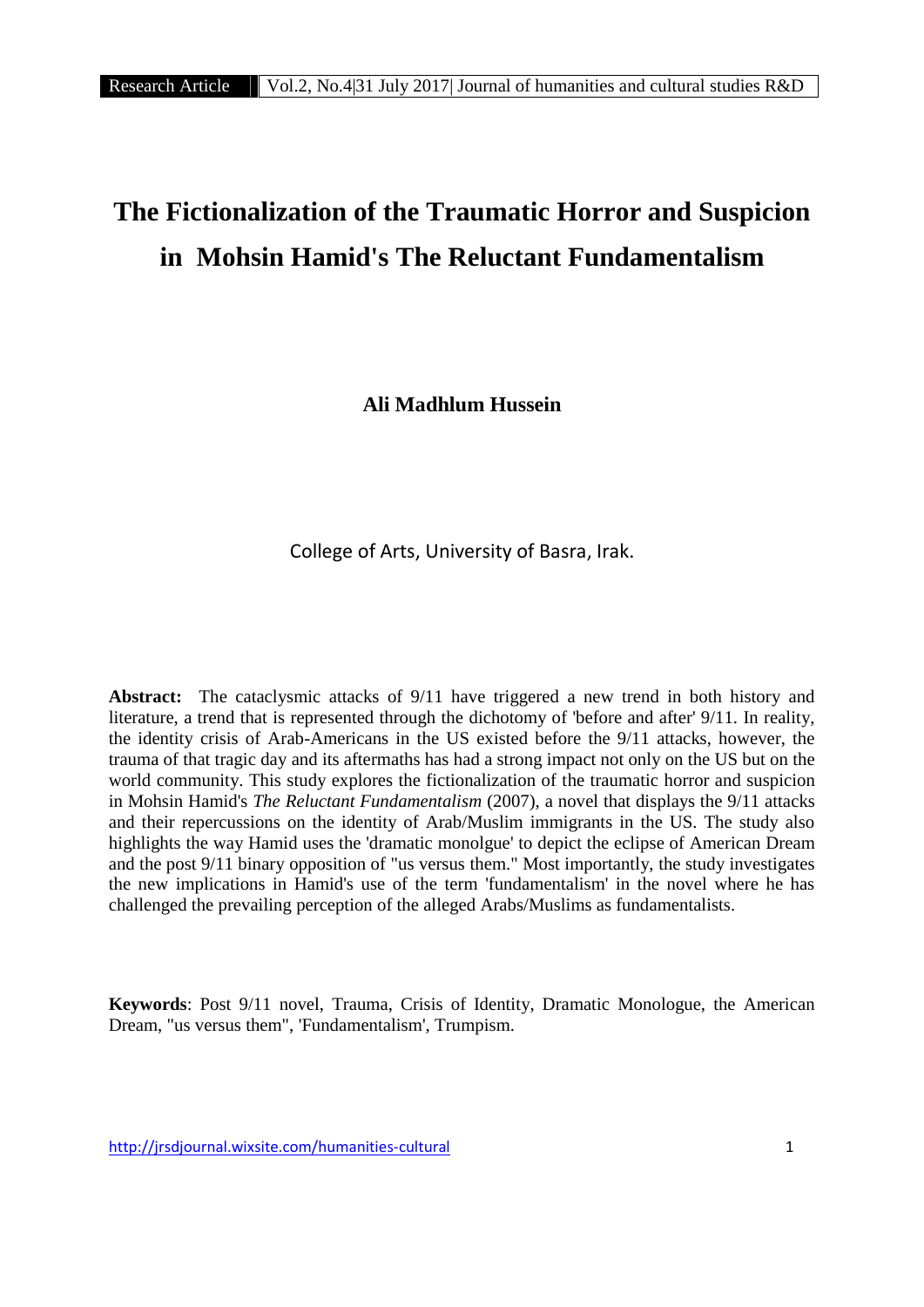## **Introduction**

*The Reluctant of the Fundamentalist* is Mohsin Hamid's magnum opus novel which was published in 2007 and straight away became a million-copy international bookseller and shortlist for the Man Booker Prize in 2007. It is indeed an important addition to the aftermath of the post 9/11 literature. In 2008, it was shortlisted for the 2008 Commonwealth Writers Prize. *The Reluctant of the Fundamentalist* is of much appeal worldwide and is translated into over 25 languages. *The Guardian* selected it as one of the books that fittingly defined the decade. Hamid's narrative presents a new and innovative outlook through which the post-9/11 Western- Eastern relationships can be re-examined. Written in the form of a 'dramatic monologue', the novel is a mesmerizing narrative of fascination and repulsion towards America. As an identity narrative, it can be seen as a 'cultural write back' which attempts to capsize diverse stereotypical narratives of hegemony.

Trauma fiction is habitually based on the recollections of undergoing a personal collective traumatic experience – the narratives of collective or shared traumas examine both individual and collective aspects. Thus, a trauma narrative incorporates both the reader, who may play a role of a person in whom the wound/narrator reveals or one with whom the wound/narrator shares the traumatic experience. The term 'trauma novel' copes with a work of fiction that embodies a heartrending reaction to deep loss, calamity, disorder, or destructions on the personal or communal level.

Based on Cathy Caruth's trauma theory and the post 9/11 theory of Richard Gray, this study traces the traumatic experience of the Arab/Muslim immigrants in Mohsin Hamid's post 9/11 novel *The Reluctant Fundamentalist* (2007). Based on the accident which generates the making of trauma narratives, Caruth states that the accident "[ … ] does not simply represent violence of a collision but also conveys the impact of its very incomprehensibility" (6). The traumatized protagonists become historical symbols of horrifying experience and bring to perception the specificity of personal trauma that is immensely linked to social aspects and cultural values. Laurie Vickroy argues that the trauma narratives "[ ... ] sharpen victims' pain with readers, shifting between what can and cannot be revealed" (2). Thus a trauma novel exemplifies the victim's trauma, shares it with the reader, shows an unequivocal realistic and chronological dimension, and is often derived from documents and evidences. Caruth contemplates that psychic trauma is a wound inflicted upon the mind that ruptures the victim's 'traumatic experience" (4), self and the world, and that brings an immensely upsetting suffering to the individual.

Trauma fiction stresses the role of 'place' which renders traumatic experience through metaphorical and material spectrums. Put differently, portrayals of the environmental place of traumatic experiences may convey a greater literary context, while the physical surroundings tender an opportunity to take a look at both the individual and the cultural history pertaining to the depicted scenery.

The cataclysmic attacks of 9/11 have triggered a new trend in both history and literature, a trend that is represented through the dichotomy of 'before and after' 9/11. In reality, the identity crisis of Arab-Americans in the US existed before the 9/11 attacks. However, the 9/11 trauma and its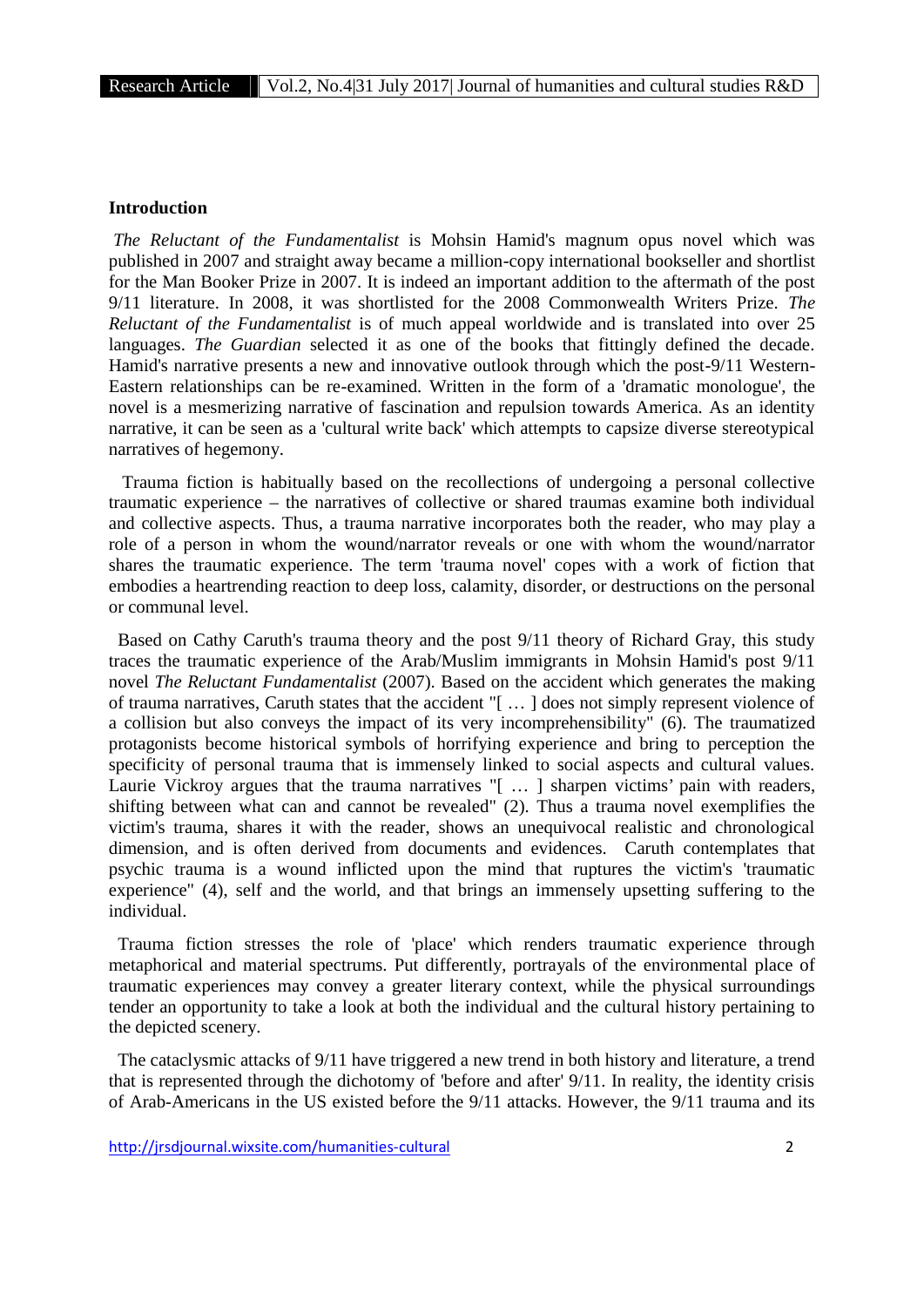aftermaths have had a strong impact not only on the US but also on the world community at large.

Providing the reader with a chance to question the reasons behind 9/11 terrorist attacks, writers of post 9/11 fiction seek to unravel the veracity of the post-9/11 US without any decoration. Besides, they make one experience the magnitude of the tragedy or even identify oneself with the victims. In his seminal book *After the Fall: American Literature since 9/11,* Gray argues that narratives, which "[ … ] present post-9/11 America as a transcultural space in which different cultures reflect and refract, confront and bleed into anther" (55), are definitely "fictions that get it right" (17). Gray adds that one of the distinctive features of the post-9/11 fiction is to "[ … ] resist the challenge of silence by deploying forms of speech that are genuinely crossbred and transitional, subverting the oppositional language of mainstream commentary – us and them, West and East, Christian and Muslim" (17.

Michael Rothberg, a professor of English and director of the unit for criticism and interpretive theory at the university of Illinois, pays heed to the fact that 9/11 can be understood both as a psychic/individual trauma and a cultural/collective one whose impacts not only exacerbate in the mind of those directly affected by the tragedy but also in the identity of the nation en bloc. Rothberg makes it clear that "American writers must direct their gaze outward to produce "a centrifugal literature of extraterritoriality." And in response to 9/11, the American novel must offer a "cognitive map" to imagine "how US citizenship looks and feels beyond the boundaries of the nation-state, both for Americans and for others (qtd. in Catherine Morley, "How Do We Write About This?" 719). Adam Kirsch, a contemporary American poet and critic, argues that "The most powerful novels about September 11, 2001, in fact, may be those that treat the entire event in terms of parable, never mentioning the World Trade Center or Al Qaeda at all" ('Demons Inner and Outer").

People experienced 9/11 as both individual and collective trauma in the aftermath of which the difference between two sorts of trauma was fuzzy.

#### **The Crisis of Identity in Mohsin Hamid's** *The Reluctant Fundamentalist*

Throughout the story Changez, the protagonist, challenges the idea of the prevailing narrative of the post-9/11 US – that the US policy towards the Eastern countries via *military actions was guiltless and upright.* The structure of the novel is really interesting where Hamid invents a story, a narrative form that is similar to the Chinese box or the Russian doll and narration goes on through flashbacks. The narrative takes the shape of one-sided dialogue between Changez and an unnamed American who may be sent on a military "mission." Hamid brilliantly employs extensive but attention-grapping dramatic monologue of the protagonist, Changez. Changez is a Pakistani who gets the opportunity of joining the Princeton University and gets a job in a big company named Underwood Samson. Working in the US always becomes his future and he strives unflinchingly to fulfill it.

The story begins with Changez encountering an American stranger in one of the restaurants in Lahore. Changez invites the American guy to his favorite café and begins narrating his story about his experience in the US. He tells the unnamed American about his life in the US, his love for America, and his job at the Underwood Samson Company. Most frequently, Changez talks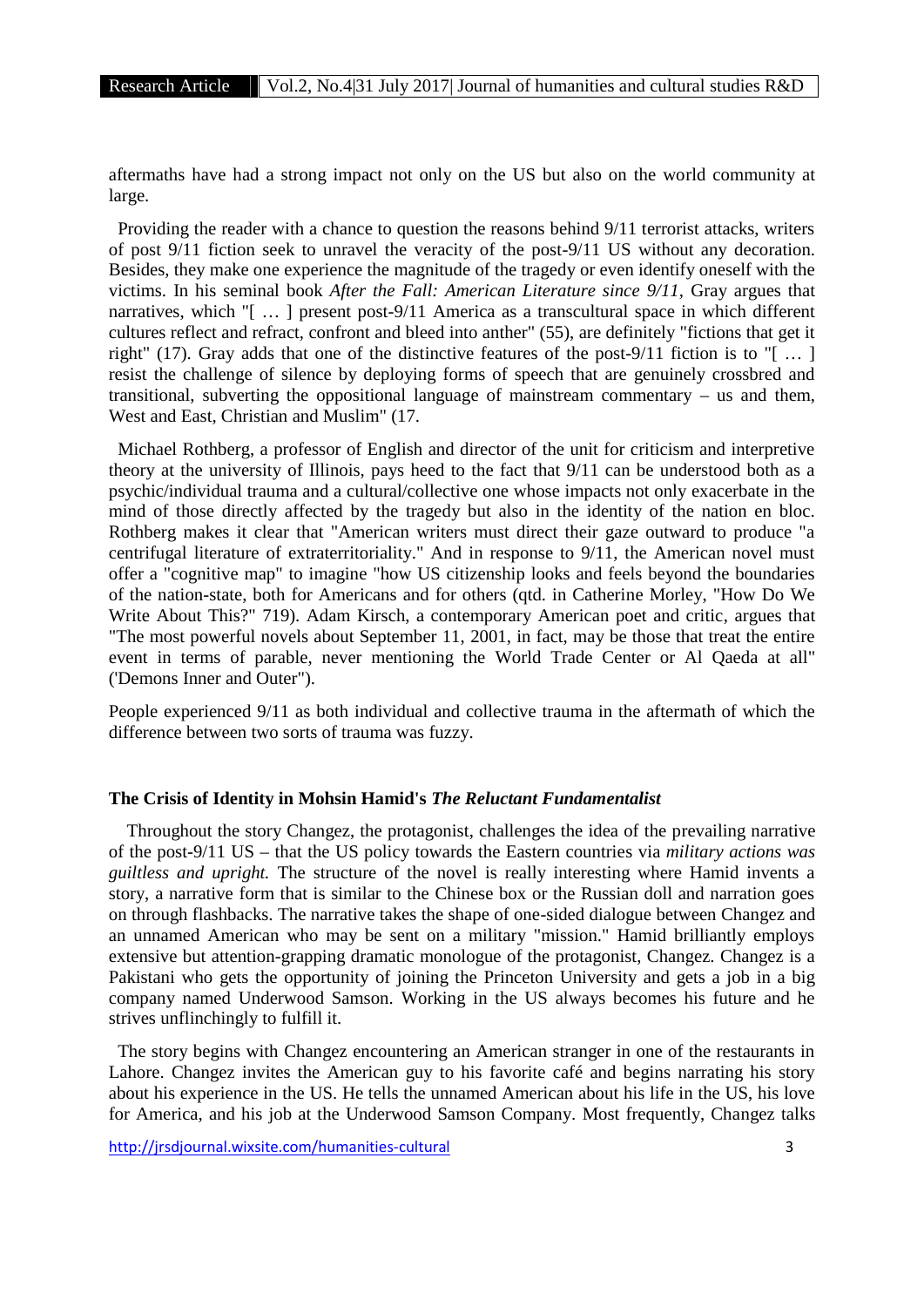about the circumstances which compels him to come back home. Changez begins his 'monologue' with a formal and apparently kind offer of assistance to the unnamed American, who steadily settles into the role of a silent dialogist and whose nationality is narrated by Changez as follows:

Excuse me, sir, but may I be of assistance? Ah, I see I have alarmed you. Do not be frightened by my beard: I am a lover of America. I noticed that you were looking for something; more than looking, in fact you seemed to be on a mission, and since I am both a native of this city and a speaker of your language, I thought I might offer you my services. (1)

changez assures the American not to be alarmed by his "beard." The Arab/Muslim immigrants in terms of the beard as a self-definition of a Muslim terrorist. Not only does Changez declare himself as a peaceful bearded guy but rather someone who loves America. Doing so, he attempts to root up the distrust and suspicion from the mind of the American guy. Hamid subtly employs the 'dramatic monologue' of Changez to show to America the exiting neo-colonial superiority – that everything is not perfect as far as its culture and cause of actions are concerned. Gray argues that *The Reluctant of the Fundamentalist* is "a half-conversation, a half-story" because the reader is "asked to provide the other half of the novel's meaning" (58). Changez properly identifies the man as an American by his "bearing" : "it was your bearing that allowed me to identify you" (2) not by the colour of the skin or the stylish appearance. After a while, it seems to Changez that the American guy is on a "mission". Both of these words –"bearing" and "mission" – signify extreme nationalistic connotations as the study proceeds.

From the story's outset, Changez appears as a man whose lucid cosmopolitanism masks an overwhelming narcissism, fascination with status, and a feeling of superiority to almost everyone around him. He believes in his American dreams and strives unflinchingly to fulfill it. The novel elucidates Changez at the apogee of his American dream, "This is a dream come true. Princeton inspired in me the feeling that my life was a film in which I was the star and everything was possible. I have access to this beautiful campus[ … ] Students like me were given visas and scholarships, complete financial aid" (3-4). Remarkably, Changez buys into the spirit of his American dream when he joins the Princeton University "I was something special [ … ] and I was confident of getting any job I wanted" (5).

The crisis of identity in *The Reluctant of the Fundamentalist* is of paramount importance. The issue of cultural identity is obviously shown in the suspicious relationship between characters. In the aftermath of 9/11, everything has been turned against Changez and despondently feels, "I didn't know where I stood on so many issues of consequences; I lacked a stable core. I was not certain where I belonged – in New York, in Lahore, in both, in either [ … ] I did grow up with a poor boy's sense of belonging" (8). Interestingly, Changez feels pleased when seeing the planes crashing into the Twin Towers and believes that "[ … ] someone had so visibly brought America to her knees. Ah, I see I am only compounding your pleasure" (83-84). Hamid portrays Changez's smile at the 9/11 terrorist attacks and his feeling of uneasiness towards America: "I realized that it was not fiction but news. I stared as one – and then the other – of the twin towers of New York's World Trade Center collapsed. And then I smiled. Yes, despicable as it may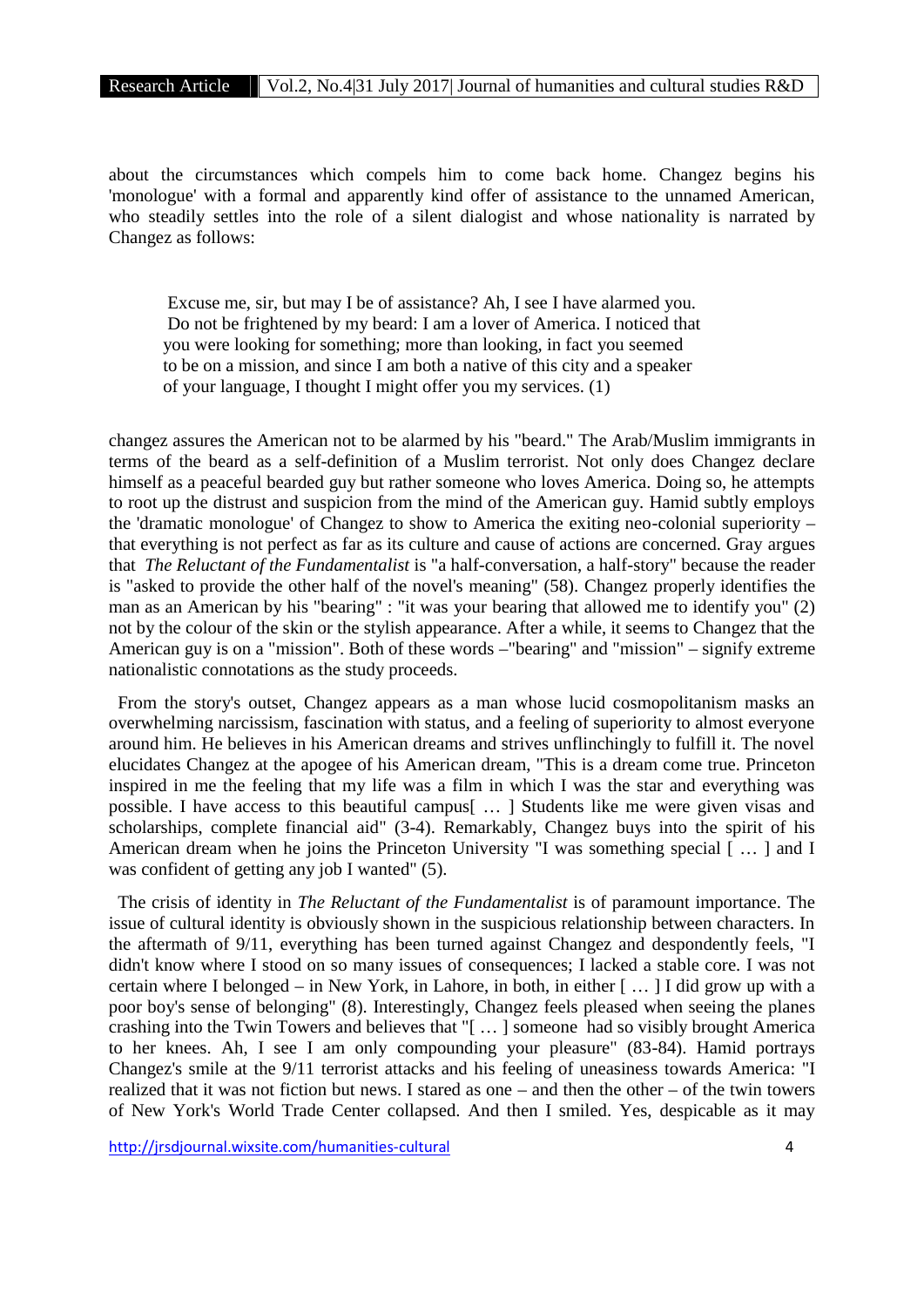sound, my initial reaction was to be remarkably pleased" (82-83). But after a short while, Changez severely regrets his 'smile' and tries to justify his attitude saying:"I do so with a profound sense of perplexity" (83). Otherwise, how would it be possible for Changez to be pleased as he was "the product of an American university; I was earning a lucrative American salary; I was infatuated with an American woman [Erica, Changez's beloved]. So why did part of me [Changez himself] desire to see America harmed? I did not know" (84). One really gets surprised of how would Changez find America's destruction and attacks appealing to except that he "was caught up in the symbolism of it all, the fact that someone has so visibly brought America to her knees [ … ] I was not at war with America" (83-84). Changez here reassures his love to America, shares her same pain, and distinguishes between the symbolic brutality and the real calamity. I think that Changez's weird attitude of being "pleased" to watch the twin towers of New York's World Trade Center collapsing shows the state of traumatic rupture, confusion and perplexity accompanying the attacks.

Haunted by the trauma of the attacks, Changez starts looking for his beloved Am- Erica(1) who thinks of her as a 'New Yorker'. He admits that "hearing them [American people looking for their relatives among the debris of the twin towers] speak of their beloved ones, my thoughts turned to Erica" (84). The traumatic experiences of the post-9/11 events negatively affect Changez and everything is turned against him. "Certainly, I wanted to believe [ … ] the crumbling around me and the impending of my personal American dream" (106). He despondently shows his self confusion, "I didn't know where I stood on so many issues of consequences; I lacked a stable core. I was not certain where I belonged – in New York, in Lahore, in both; in either  $[...]$  my own identity was fragile" (168). Cahngez is pulled back to his past self in terms of belonging which shows the crisis of identity through which he is going, "I did grow up with a poor boy's sense of belonging" (81). Hamid further blames America for its ego of superiority and persistence to deal with non-American cultures and people as "others".

(1) The invention of this term *Am-Erica* is coined by Robert Adams in his Big Ideas on *The Reluctant of the Fundamentalist*. *http://podcast/big-ideas/robert-adams-on-the-reluctantfundamentalist/*

In *Race and Arab Americans Before and After 9/11: From Invisible Citizens to Visible subjects*, Amaney Jamal argues that "The dichotomies of 'white or non- white,' 'us or them'', 'American or enemy', 'with us or against us' [ ... ] are some of the binaries that construct Arab Americans within existing "racial" hierarchies in the United States" (32). At his return from Manila, Changez tells the story of ill-treatment that he has received, because he has been treated as a criminal and is made to sever insults in the New York airport: "I flew to New York uncomfortable in my own face: I was aware of being under suspicion; I felt guilty [ … ] this naturally led to my becoming stiff and self-conscious" (112). As a result, these instances of injustice and disgrace in the US have made Changez aware of being an 'Other' in the American society and illustrate how the sceneries of suspicion of one's appearance are dominating the post- 9/11 America.

At the aftermath of 9//11, Changez thinks of New York as a terrain that is separate from the US as the latter has taken on a new meaning. Unfortunately, the US is no longer the "land of opportunities" and the cutting-edge of civilization but a dangerously authoritative beast obsessed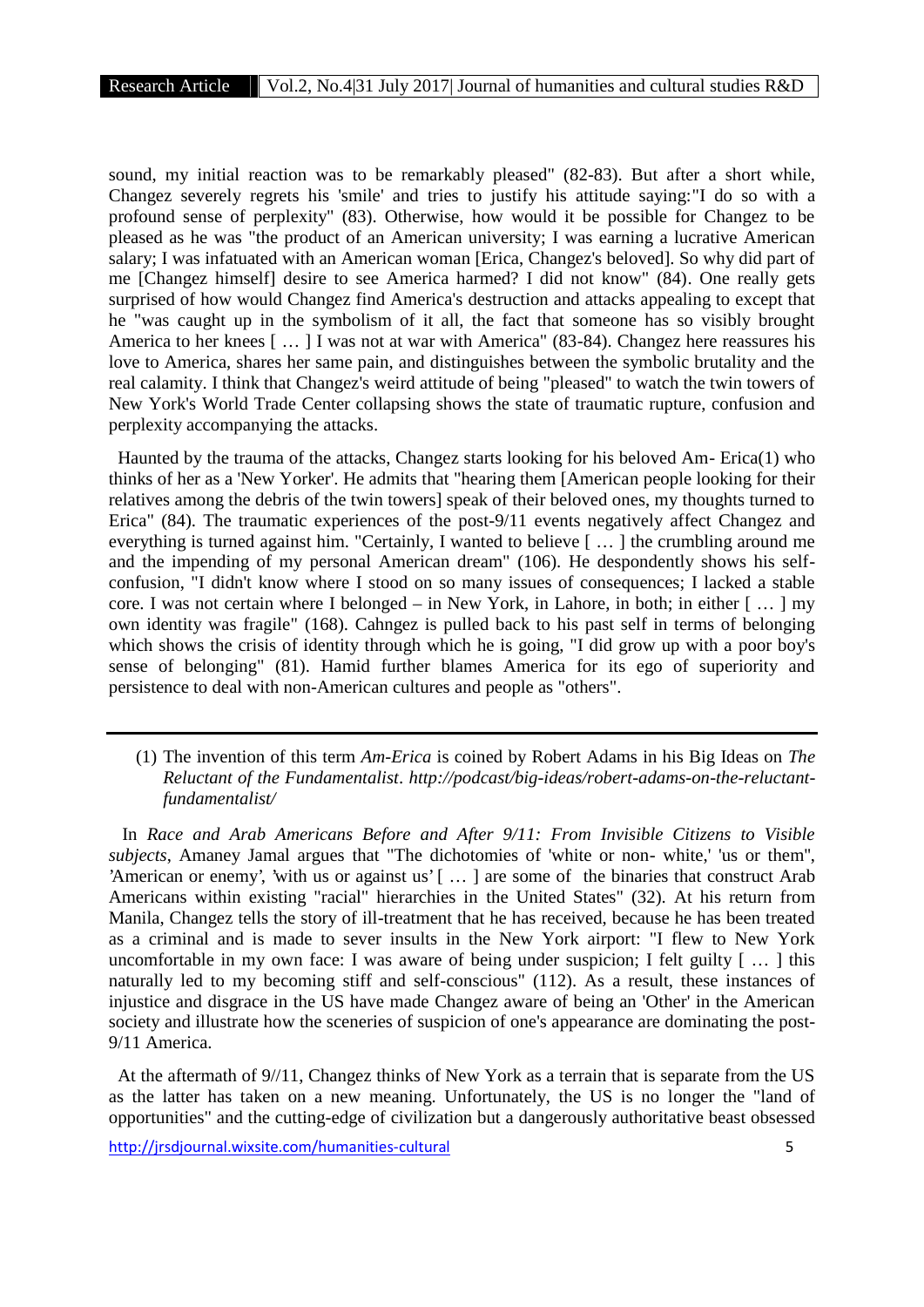with building racial walls. To my mind, a great writer is a prophet and is bestowed with a third eye with which the future can be foreseen. Hamid is such a prophet-writer and his novel is closer to Aldous Huxley's *Brave New World* and George Orwell's *1984* in terms of predicting the traumatic future of America and the world which is run today by Trumpism. Trump's most recent action of building a wall between the US and Mexico is a case in point.

Changez grows a "beard" as a sign of protest against the discrimination, demonizing, and stereotypes of the Arabs/Muslims in the post-9/11 America, "It was, perhaps, a form of protest on my part, a symbol of my identity, or perhaps I sought to remind myself of the reality I had just left behind; I do not now recall my precise motivations" (154). This is a protest against American "bearing" and political strategies. The undercurrent of the moment when Changez starts growing his beard is simultaneously the moment he declares a war on his "American self". It is a sign of a collective identity meant to arouse strong reactions and irk those who are suspicious about the Arab/ Muslim immigrants in the post-9/11 US.

Changez tries to forge an imaginary identity as an American citizen. Regrettably, his dream got shattered in the post-9/11 America which is pervaded by the encroaching supremacy of American neo-imperialism. Irfan Khawaja puts rightly the crisis of Changez's identity and distracted psyche as follows:

Changez, then, is not just the victim of a notional identity, but of multiple and conflicting ones. As he moves through life, when he does move, he cannot help but think of himself as a member of some 'we' – but he cannot, for that, seem to settle on one 'we' to adopt, even a consistent set of them. He is, at different times in the novel, a Third Worlder, a Muslim [ … ] a New Yorker, and a Princetonian. (59).

Hamid poignantly depicts Changez's final days in the US where his personal American dream turns out to be a 'nightmare,' "my final days in New York passed in a state of enlightened depressions" (189). Upon losin his job at the the Underwood Samson, Changez's traumatic experience worsens as he admits, "I was in a state of shock similar to that which one undergoes when one has witnessed one's knee twist impossibly but has yet to feel any pain [ … ] I was, in other words, confused" (179-180). Changez's traumatic experience in the aftermath of 9/11 sounds similar to Hamid's.

Hamid also depicts the growing anxiety and feelings of suspicion which are manifest consequences of the terrorist attacks.

## **Changez's Mutual Suspicion towards "Am-Erica": The Personal is the Political**

*The Reluctant Fundamentalist* is seemingly more symbolic than historical, so some readers may find it complicated and confusing. That is, symbolism and ambiguity are particularly evident in Hamid's selection of the main characters' names. Changez may symbolize changes but Hamid denies it and says that it is an Urdu name for Genghis khan who was a bold warrior just like Changez in his job at Underwood Samson. Gray asserts Hamid's intention about Changez's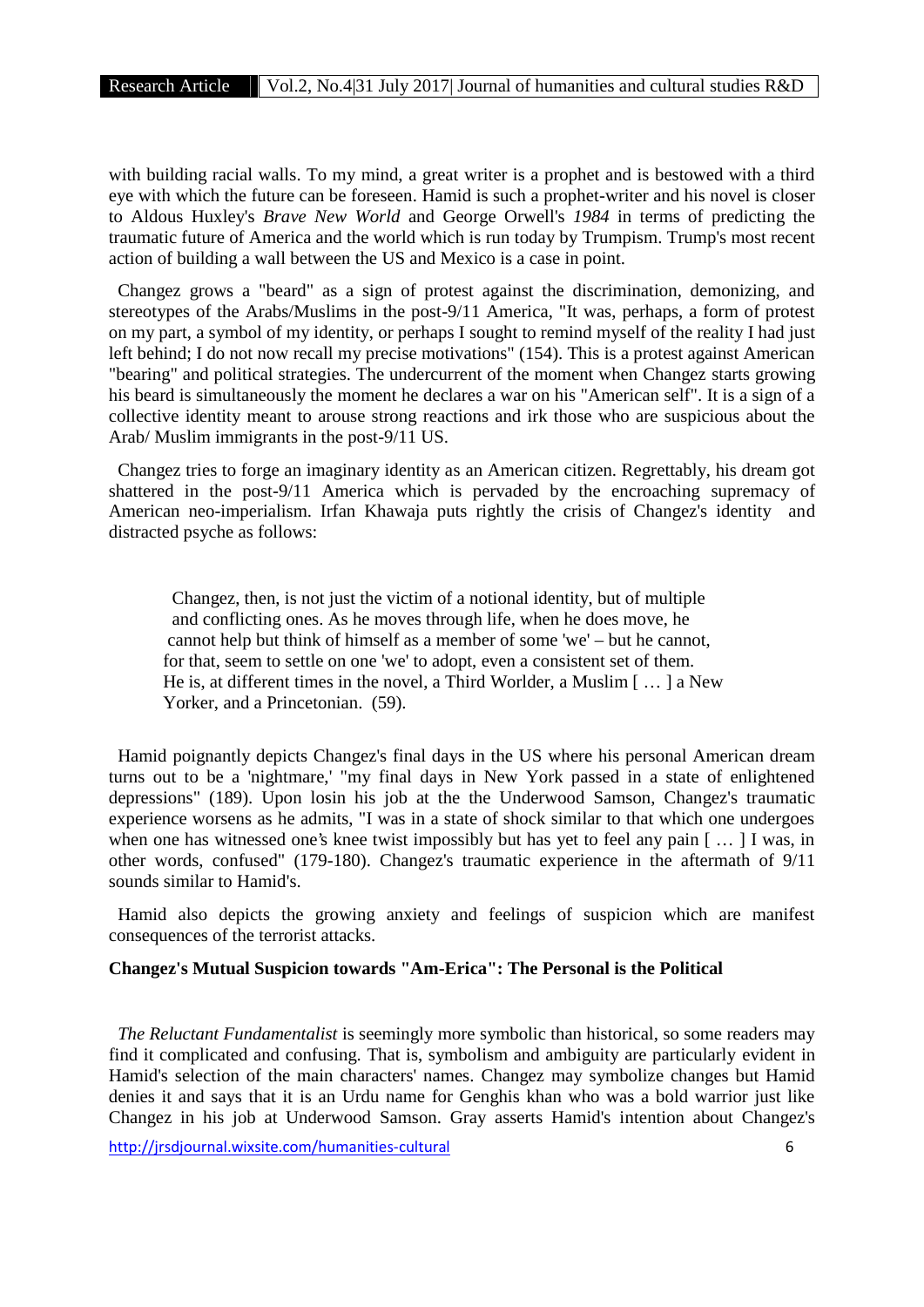name, "Changez might be a pun on "changes" or "Genghis Khan" – reviewers have suggested the first, Hamid himself has referred to the second" (58). Genghis waged war which posted a threat to the Arab Muslim civilization of his era, so the way Hamid names his protagonist Changez would be a weird choice of name for a Muslim fundamentalist. In other wirds, fundamentalism, for Hamid, is more of tribal than religious nature. Significantly, Hamid may entail that Changez's fundamentalism is not linked with religion but has something to do with tribal identity. Similarly, the parallel is drawn between Erica and America. Tellingly, Gray further says: "The personal is equally the political in *The Reluctant Fundamentalist*" (58). Based on Gray's assumption, there are a number of similarities between Chengez and Chenghis Khan *The Reluctant Fundamentalist* and Erica and America – the personal is the political, which adds to *The Reluctant Fundamentalist* as a compelling work for its readers. The unhinged relationship between Chengez and Erica stands for the confusing relationship that is present nowadays between Arab/Muslim countries and the American government.

Motivated by his love for "Am-Erica", Changez tries to assimilate hiself fully into the American way of life. The novel elucidates Changez's assimilation process as follows:

I attended to act and speak, as much as my dignity would permit, more like an American. The Filipinos we worked with seemed to look up to my American colleagues, accepting them almost instinctively as members of the officer class of global business – and I wanted my share of that respect as well. (74)

Changez compromises his identity in order to be accepted by his beloved [Erica] and thus belonging to the American community. In doing so, he gives up his identity, his religion and culture, and becomes Chris [Erica's ex-lover]. Consequently, I argue that Erica's acceptance of Changez's proposal is only because she thinks that non-Americans are welcome in America once they relinquish their identity and culture and "marry" the American prevailing and hegemonic culture. In this way, Changez's attempt to be an American who is exacerbated because he can never be like a white American – like that of Erica's ex-boyfrirnd.

Like Changez's traumatic experience in the aftermath of 9/11 attacks, Erica is also increasingly traumatized by the memory of her dead ex-boyfriend and she tries to find Chris in Changez. Changez wonders "was it the trauma of the attack on her city?" (129). Here it becomes clear that traumatic experience of the post-9/11 terrorist attacks does not only affect the American people but also the world community as a whole. Changez's and Erica's initial hesitation in having sex metaphorically implies Changez's failure to "penetrate" an ethnicity that is not his and nostalgic past that Erica is trapped into. Gray states that "The end of the love affair with Erica coincides with the end of the love affair with Am-Erica" (61). Changez recalls the post-9/11 America, "America, too, was increasingly giving itself over to a dangerous nostalgia" (*The Reluctant Fundamentalist* 114). Hamid may deliver the message that the relationship of mutual suspicion between Changez and Erica is, then, symbolic of the breakdown between the West and East cultures.

### **Clash of Fundamentalists in** *The Reluctant Fundamentalist*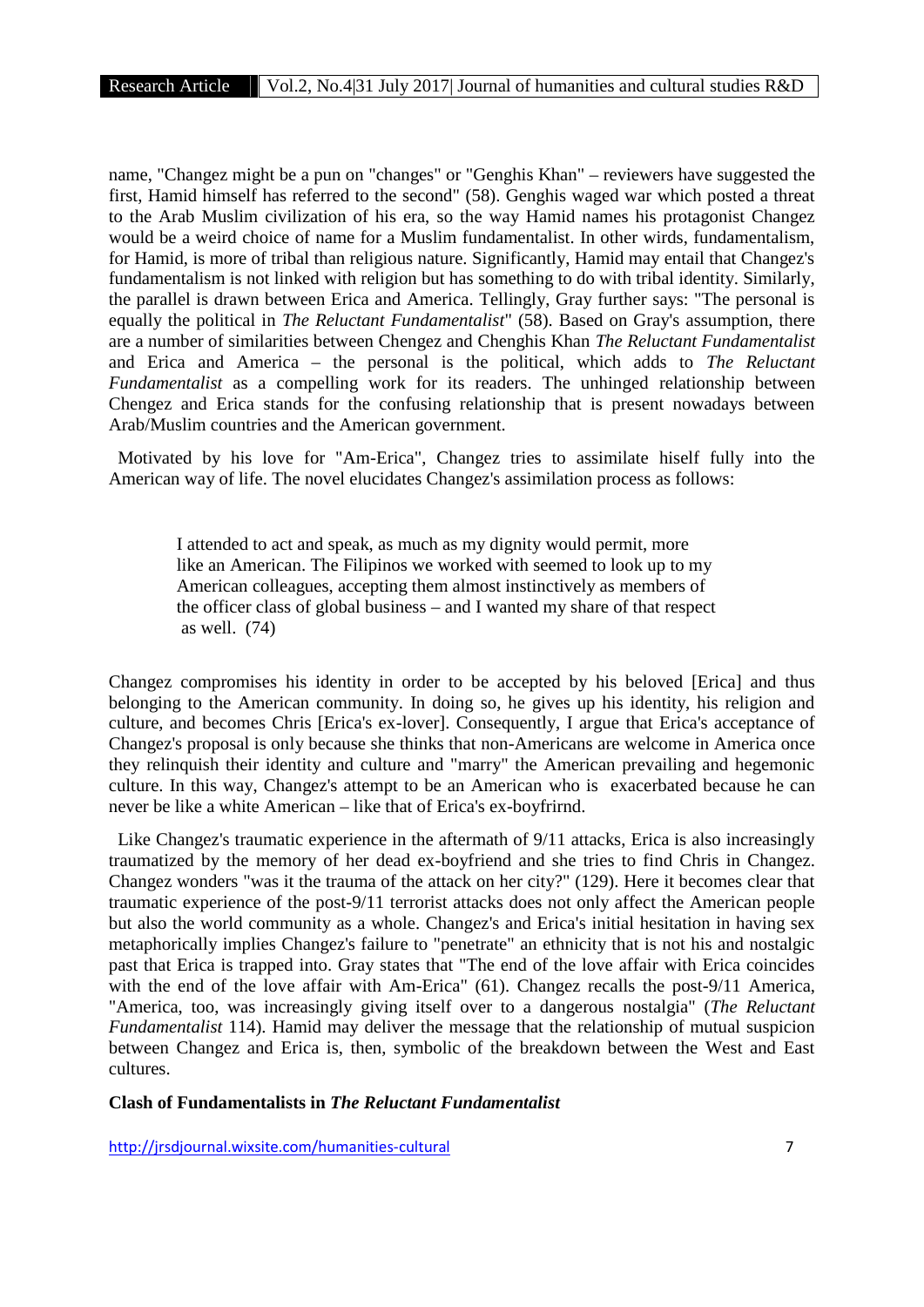Hamid clearly challenges the meaning of heatedly debated words especially 'Fundamentalism.' He critiques the American financial institutions that monopolize human ideals and civil rights. Through the monologue of Changez, Hamid shows that the American sole slogan is to beef up their economic control regardless of the impact it may have on the lives of the individuals. The novel portrays the greedy American society which is breeding financial fundamentalism through organizations like that of Underwood Samson. Jim, Changez's interviewer for the profession at Underwood Samson Company, wonders how come that a man from South Asia could be that eligible and gifted. Jim represents the American arrogance and superiority towards the "other":

Economy's falling apart though, no? corruption, dictatorship, the rich living like princes while everyone else suffers. Solid people don't get me wrong. I like Pakistanis. But the elite has raped that place well and good, right? And fundamentalism. You guys have got some serious problems with fundamentalism. (62-63)

changez is portrayed as a "reluctant fundamentalist" once he believes in the rapaciousness of the American economic interest and even in its exploitative financial values during his work at the Underwood Samson Company. At the beginning of his dramatic monologue, Changez believes in the "American Dream" and introduces himself as "a lover of America" (1). But, the stereotype of racism, hatred and othering of the post-9/11 US have changed Changez against the land he says he had been in love once.

Apparently, Hamid's narrative indirectly addresses America to change its views of the Arab and Muslims. From the cover page of the novel, many might think thst Hamid's protagonist, Changez, is a fundamentalist Muslim with fanatic beliefs and extreme thoughts. But, as the narrative progresses, it shows the opposite – Changez is an outstanding liberal American Muslim and a graduate of the Princeton University, a prestigious university in the US. He reached his senior year "without having received a single B" (4). The name of the protagonist is ironical as it criticizes the Western outlook and expression of the Muslim identity.

As far as Changez's viewpoint of "fundamentalists" is concerned, fundamentalism is human desire that is not only religious but also political or economic. Changez develops certain reasoning about fundamentalism as a result of the inhuman, exploitative experience that he is going through at work. For him, whatever threats the peaceful life of any human being comes under the rubric of fundamentalism. Changez recalls:

Just remember your [Changez'a] deals would go ahead whether you on them or not [ … ] focus on the 'fundamentalist'. This is Underwood Samson's guiding principle, drilled into us since our first day at work. It mandated a single-minded attention to financial details, teasing out the true nature of those drivers that determine an asset's value. And that was certainly what I continued to do. (112)

Changez understands that his profession at the US economic empire is like that of 'janissary' who also works in terms of his master's ideology of "focus on the fundamentalist" and confesses : "I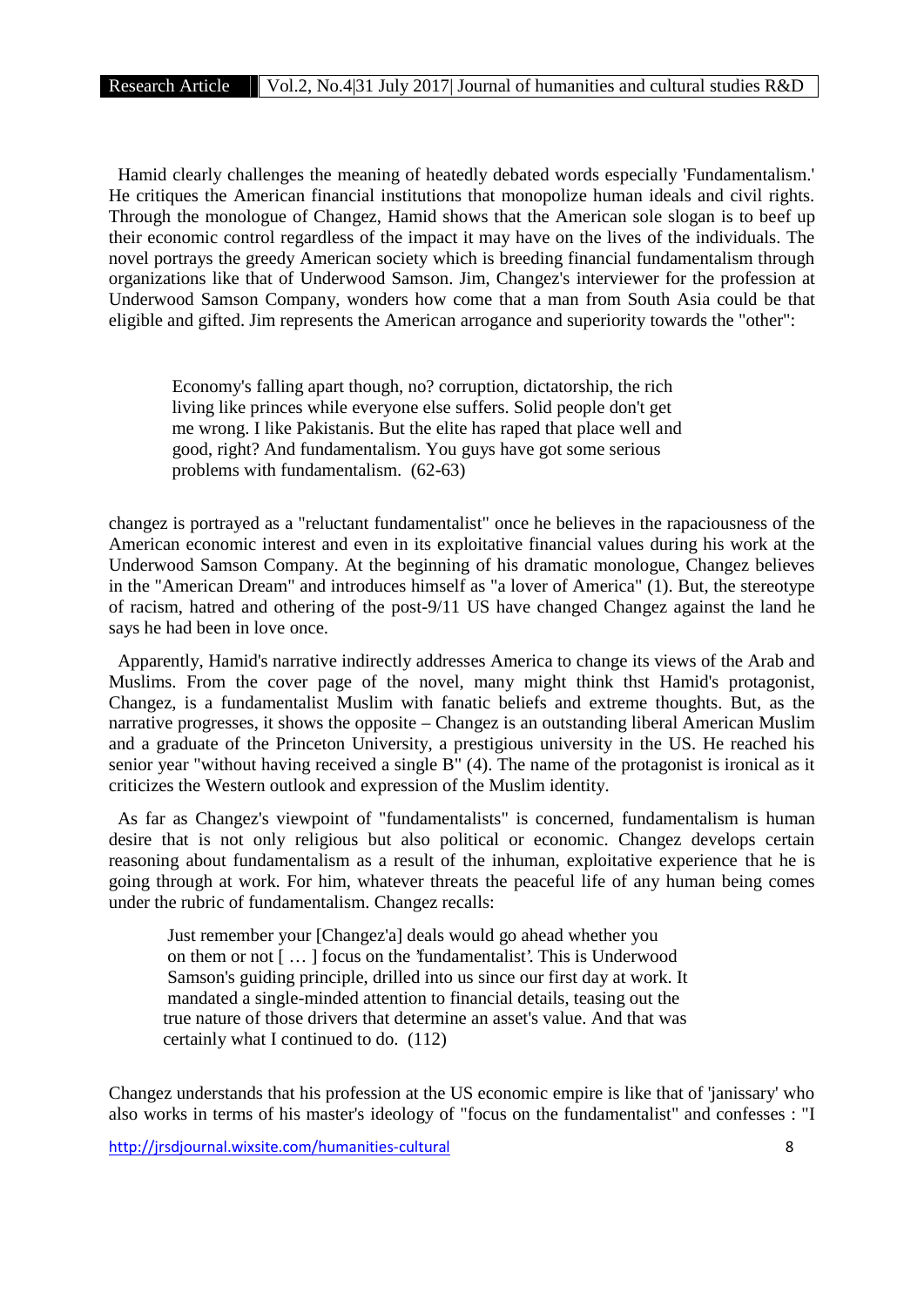was a modern-day janissary," he admits, "a servant of the American empire at a time when it was invading a country with a kinship to mine … " (152). Like the Christian Turkish the janissaries who were instructed to fight their own civilization, Changez is also being brainwashed to fight his own people and deeply indulges in the American economic empire. Hamid's witty use of the word "janissary" in his narrative, I argue, is meant to mock the Arab/Muslim ruling elite who cooperate with the American empire by waging wars on their own countries and monopolizing their revenues. In reality, for example, the war which has been waged against Yemen by the Kingdom of Saudi Arabia.

At the end of the day, Changez becomes gradually more "reluctant" and I think that "focusing on the fundamentals" helps him to forget his "traumatic situation" and serves as a sanctuary where he can hide. But later on, Changez's conscience comes closer to the human values in Underwood Samson (or Hamid may mean the neo-imperialism of the US, who knows!) and tries to free himself from it: "Al I knew was that my days of focusing on fundamentalist were done" (175).

#### **Summing Up**

*The Reluctant Fundamentalist* presents a new and innovative outlook through which the post- 9/11 Western /Eastern relationships can be re-examined. Hamid excels in creating a kind of narrative that helps to destabilize the Western strategy of stereotyping the Arab/Muslim as demons in the post-9/11 US. Reading is the meaning which includes and does not exclude other meanings and readings. This novel seems to me like that of a 'dialogue' in that can be read from different perspectives. What is interesting in it is the author's statute narrative which does not give any space or mention to any of Al-Qaeda as opposed to Don DeLillo's *Falling Man* (2007), Frederic Beigbede's *Windows on the World* (2003), Lila Halaby's *Once in a Promised Land* (2007), Alia Yunis's *The Night Counter* (2009), etc. Rather, Hamid personalizes the traumatic events in his novel and explores the characters' fear and suspicion, confusion and uneasiness in the aftermath of the 9/11 terrorist attacks.

Rather than focusing on controversial issues like terrorism and the Al-Qaeda terrorist attacks, *The Reluctant Fundamentalist* traces the impact of transforming cultural forces in the 9/11 US along with its existing consequences for immigrants from Arab/Muslim countries. The novel ends without narrating any fighting incidents or murder victims – the scenario of fear and doubt is prevailing in it.

Changez'a secular character enables him to criticize the American policy towards the East with a new progressive unexpected from a Muslim character. In other words, Changez's intermingling of the personal with the political makes the novel significant. I argue that the novel is more of a window than a mirror and replete with frustrating stories of what it is to be an American Muslim in the post-9/11 US.

The protagonist is not the notorious, primitive Changez Khan of the past; rather, he is a progressive Changez, a product of the American culture. Despite Changez's quandary of his identity, he is still in love with his beloved Am/Erica. Regrettably, he is unfairly charged with his ant-American stand. He has left Am/Erica but he has not able to forget her and his boundaries have been distorted to the extent that it is not possible for him to maintain a single perception or a single identity.